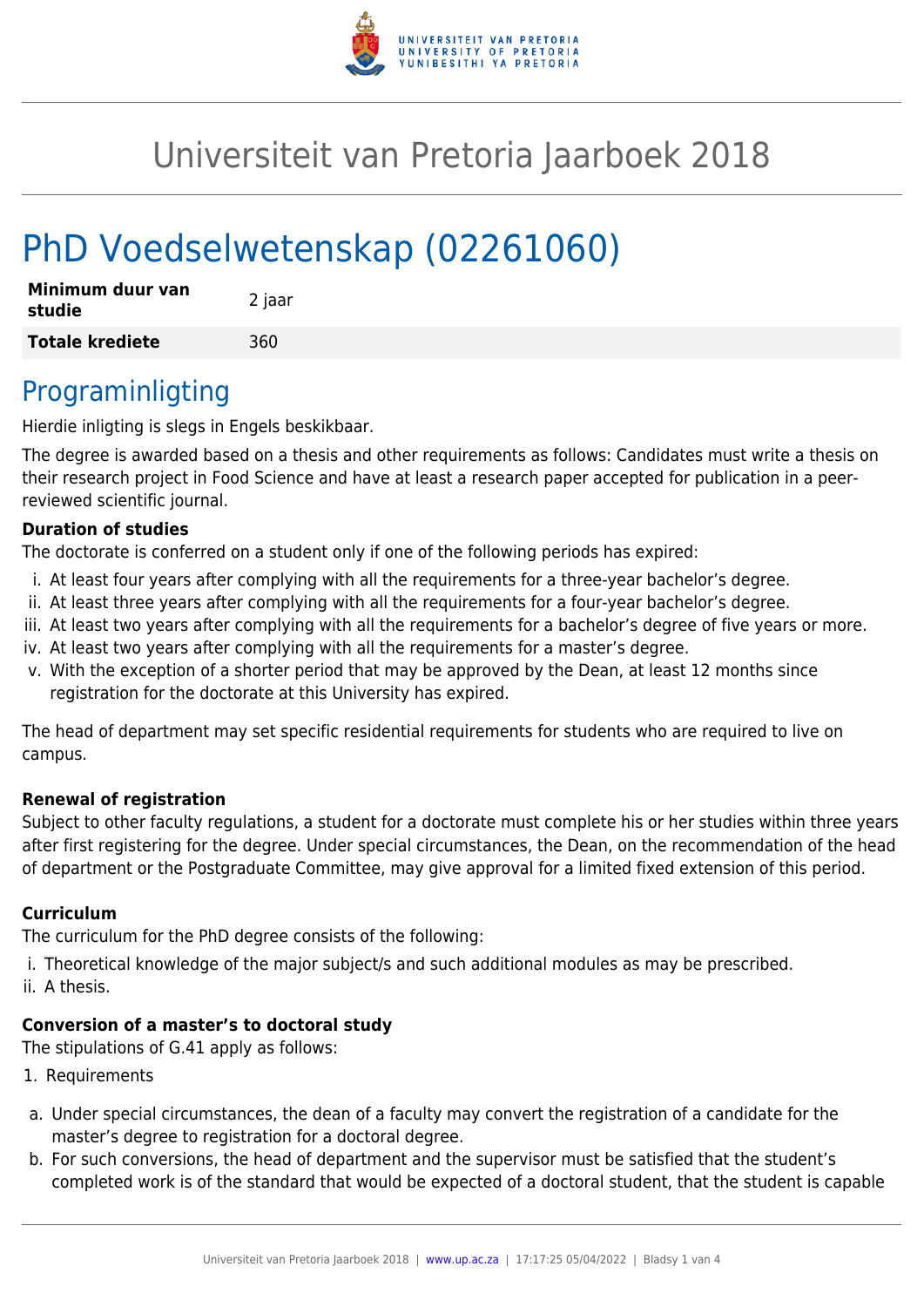

of completing a doctoral degree, and that the project is of appropriate standard and scope to constitute a doctoral study.

- c. For such conversions, the head of department and the supervisor must be satisfied that the student has demonstrated that he or she has the potential to fulfil the requirements of a doctoral degree without having completed a master's degree.
- 2. Process
- a. Application for conversion may be submitted at any time during the course of study for the master's degree.
- b. The application for the conversion must include the following documentation:
- i. A detailed progress report by the candidate of the work completed for the master's project. The report must provide proof that the results obtained thus far are of such a standard and scientific significance that they justify conversion to a doctoral project. The report should include details of presentations made at conferences and of material that has been submitted for publication and/or published.
- ii. A detailed proposal for the intended doctoral project, written by the candidate, including the objectives of the project.
- iii. A recommendation by the supervisor with specific comments on the ability of the applicant as a potential doctoral candidate as well as the feasibility of the conversion, especially with regard to the information provided by the candidate in his/her reports (items (i) and (ii)).
- iv. A recommendation by the head of department, if he or she is not the supervisor, in which the ability of the candidate as a potential doctoral candidate is confirmed.
- v. If the dean considers it advisable for the faculty, the candidate may be required to present a seminar to the department in support of the application. In this case, the head of department should include a report on this in his or her recommendation.
- c. The application of the candidate, together with the reports and recommendations, is submitted for consideration to the dean, (who may delegate to the Chairperson of the Faculty Postgraduate Committee) for approval. The decision should be submitted to the Faculty Board for approval.

#### **General**

Candidates are required to familiarise themselves with the General Regulations regarding the maximum duration of study and the requirements to submit an article/s for publication.

## Eksamens en slaagvereistes

- i. Consult the General Regulations that apply to the calculation of marks.
- ii. In order to obtain the PhD degree the candidate must:
- pass the examinations and the prescribed modules, as determined in the study programme;
- pass the thesis; and
- pass the final examination on the thesis and general subject knowledge.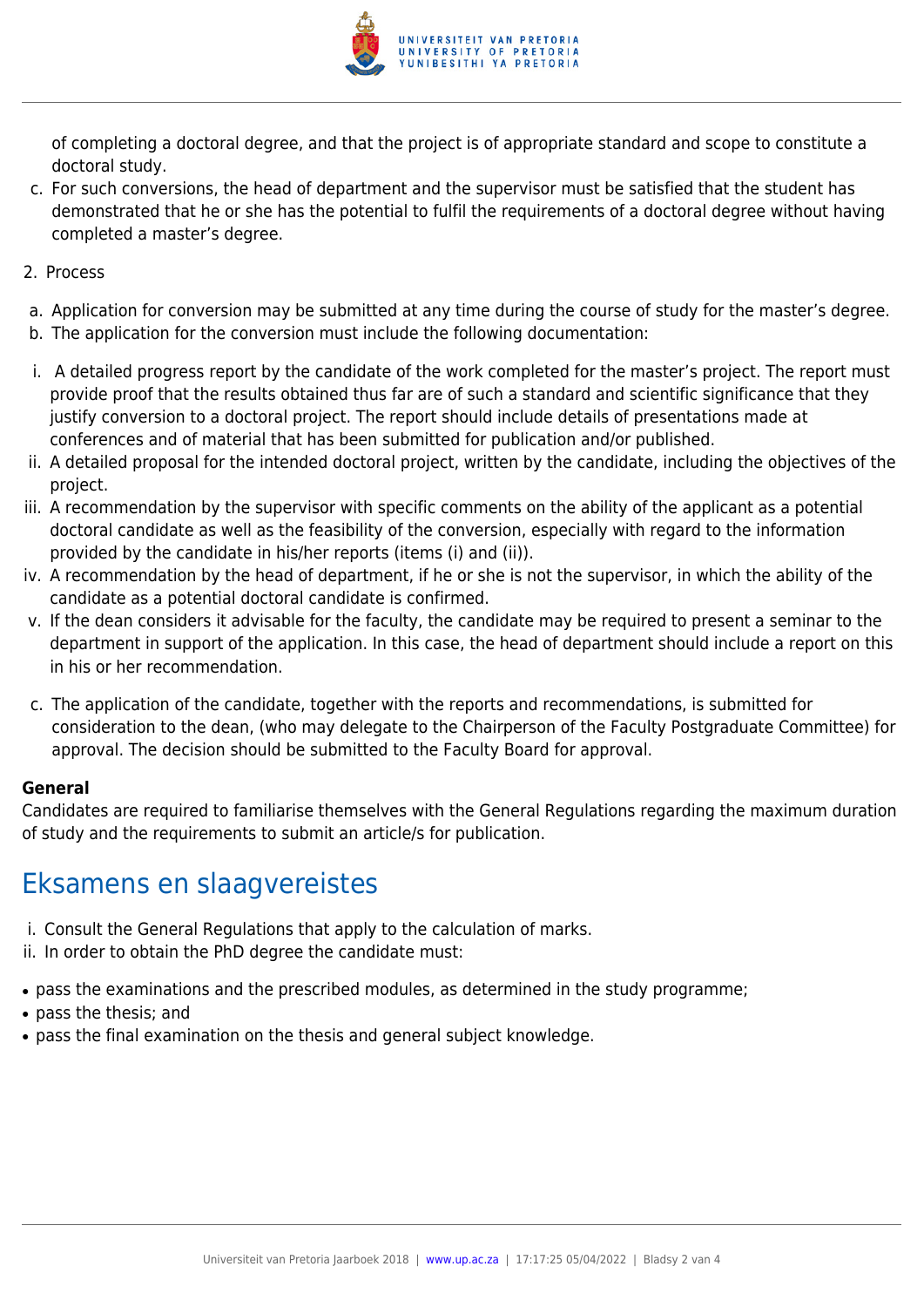

# Kurrikulum: Jaar 1

**Minimum krediete: 360**

### **Kernmodules**

### **Proefskrif: Voedselwetenskap 990 (FST 990)**

| <b>Modulekrediete</b> | 360.00                          |
|-----------------------|---------------------------------|
| <b>Voorvereistes</b>  | Geen voorvereistes.             |
| Onderrigtaal          | Module word in Engels aangebied |
| <b>Departement</b>    | Voedselwetenskap                |
| Aanbiedingstydperk    | laar                            |